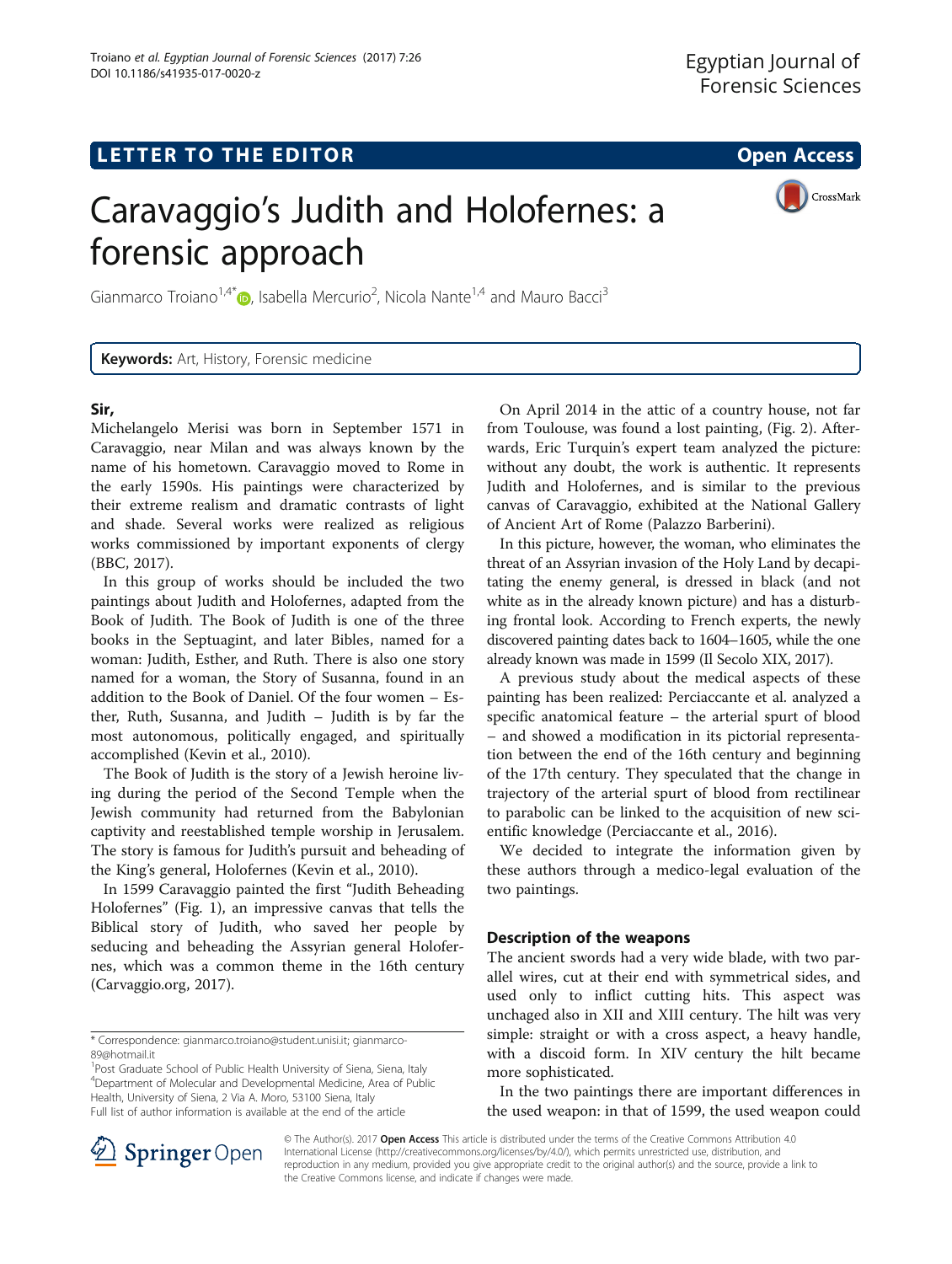not be properly defined a "sword" because, according to the description made by Iacopo Gelli in his book (Pag. 294) (Gelli, [1968\)](#page-2-0), it is more likely a hunting knife, although with a long blade.

In the second painting (the Tolouse painting) Judith uses another weapon: a big sword with a straight blade and a cross hilt, and a particular handle with a discoid form in its end. Typical of the XIII and following centuries (Pag. 300) (Gelli, [1968](#page-2-0)).

# Medico-legal evaluation

In homicides where a cutter is used, the neck is the region that is most often affected (Mercurio et al., [2017](#page-2-0)). The wound that is generated is rapidly fatal if it affects the vascular-nervous bundle, particularly the carotid, which causes rapid spillage of blood with massive haemorrhage and shock. In other cases, when there is only a laryngeal or tracheal injury, death may occur by internal submersion for the entry of blood into the respiratory tract.

In the approach to cutting wounds, it is necessary to evaluate the anatomic location of the lesion, the surface extension, the depth, the regularity of the margins, and the tissue diastasis.

The margins of the cutting wounds are sharp, and the extent of the diastasis is correlated to the affected site, being maximum for the wounds arranged transversely in the neck for the presence of various muscles. If the knife meets a skin fold, margins may be discontinued.

The two paintings representing Judith and Holofernes painted by Caravaggio belong to two different periods of the author's life. There are many differences that can be observed between the two works. As already noted by Perciaccante et al. the direction of blood sketches is completely different. In the first painting, straight and downwards, in the second with parabolic and upward direction indicating that the theories concerning the motion of bullets were known by the author. The second picture therefore appears more truthful than the first, since it is a carotid lesion with hemorrhage that emerges rhythmically following the arterial pulse.

The different portrayed blood streams express the effect of time interfering with two heartbeats stuck on the canvas. It should be noted, however, that in carotid lesions blood streams also reach the distance of three meters for the driving force of the heart. In none of these cases Caravaggio describes this datum.

The margins cutting wounds are well described, since they are sharp and causing a wide spread of the tissues of the neck.

The dynamic of the event does not seem really correct. As it is evident from both canvases, the blood flows from the left carotid, that appears cut off at that instant. The knife, however, few instants after, is also chasing the right carotid, which, nevertheless, does not appear fluttering, although the neck is already cut to the right sternocleidomastoid region.

It is therefore likely that Caravaggio has witnessed to knives injuries, when the dynamics of arterial blood flow was still unknown (it was described by William Harvey in De Motu Cordis only in 1628).

The artist therefore described the arterial lesion on canvas and as if he had a direct knowledge of the dynamic of a vascular wound, but ignoring the details of the scarring wounds that will be known only later.

Acknowledgements

Not applicable.

Funding Not applicable.

Fig. 2 The painting found in Toulouse. (Available from<https://commons.wikimedia.org/w/index.php?curid=48144144>)

<span id="page-1-0"></span>